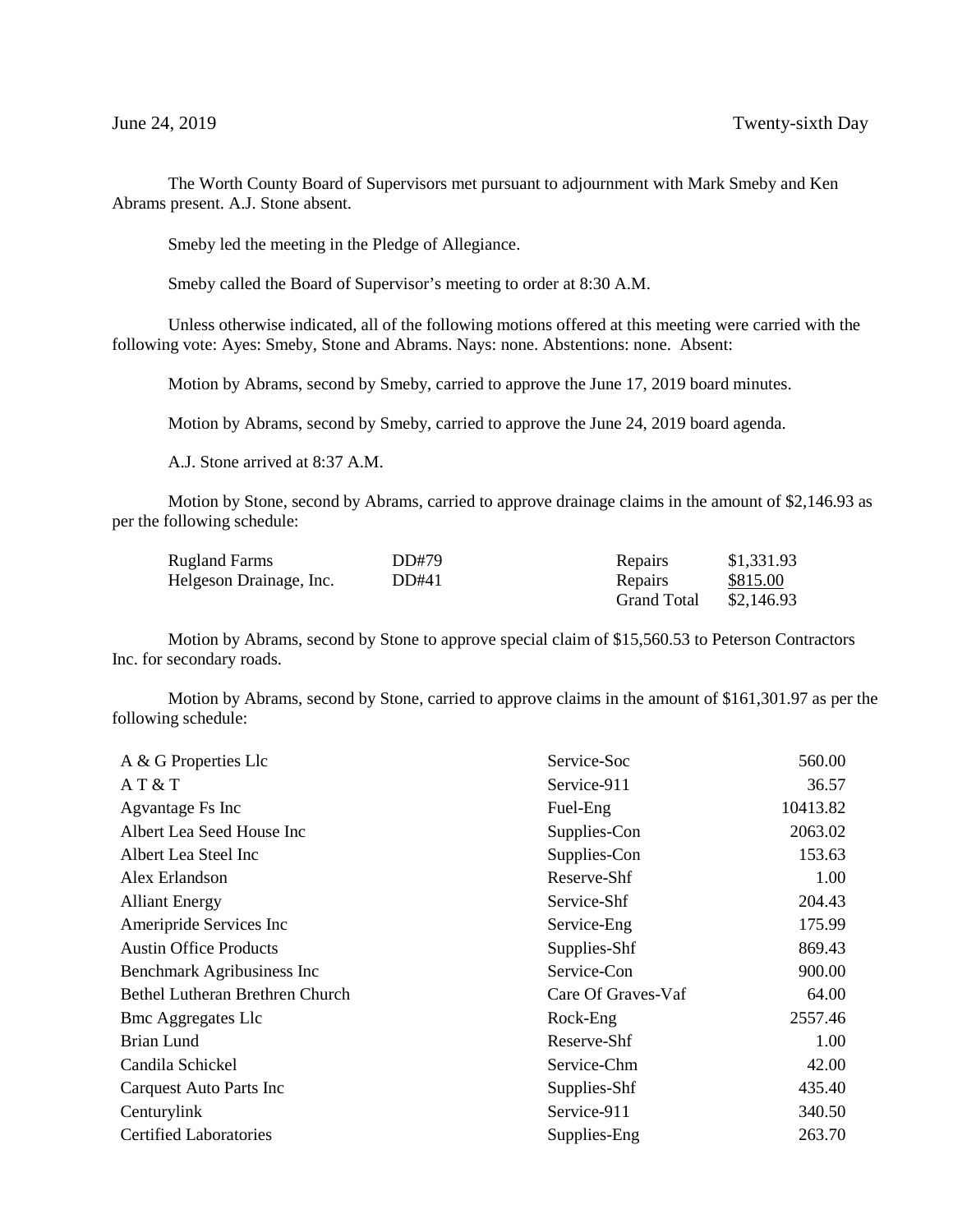| City Of Fertile<br>71.45<br>Service-Eng<br><b>Connor Smith</b><br>Reserve-Shf<br>1.00<br>1576.63<br>Crysteel Truck Equipment Inc<br>Parts-Eng<br>Service-Con<br><b>Culligan Of Mason City</b><br>86.35<br>1403.55<br>Supplies-Con<br>168.20<br>Mileage-Aud<br>415.24<br>Parts-Eng<br>Supplies-Shf<br>1045.00<br>22983.99<br>Supplies-Shf<br>Supplies-Shf<br>756.66<br>5708.00<br>Supplies-Dap<br>Greve Law Office<br>115.50<br>Copies-Aty<br>Service-Phd<br>36.00<br>Grp & Associates Inc<br>Healthworks<br>Service-Tra<br>21.00<br>2984.01<br>Service-Wwt<br>320.00<br>Hovey's Lawn & Garden<br>Service-Wwt<br>30.00<br>Edu-Eng<br>359.48<br>Edu-Asr<br>376.66<br>Parts-Eng<br>Service-Dap<br>18404.65<br>Edu-Con<br>840.00<br>Edu-Trs<br>250.00<br>5201.55<br>Service-Eng<br>37.12<br>Jacob Hanson<br>Mileage-Trs<br>Reserve-Shf<br>1.00<br>1203.73<br>Reimb-Aty<br>Reimb-Phd<br>50.00<br>Joe's Collision & Performance Inc<br>Service-Shf<br>92.31<br>Reserve-Shf<br>1.00<br><b>Justin Bruns</b><br>Reserve-Shf<br>1.00<br>Kayla Moon<br>Kibble Equipment Llc<br>Service-It/Gis<br>14.08<br>Kirschbaum Elec & Plumbing<br>76.00<br>Service-Con<br><b>Knudtson Automotive Service</b><br>Service-Shf<br>1022.60<br>Kroll Ontrack, Llc<br>Service-Dap<br>1250.00<br>9550.35<br>Rock-Eng<br>1258.06<br>Supplies-Shf<br>405.00<br>Supplies-Shf<br>Parts-Eng<br>535.71<br>Service-Shf<br>49.95<br>Care Of Graves-Vaf<br>668.00<br>Service<br>439.66<br>550.72<br>Service-Dap & Asr<br>Reimb-Shf<br>320.00 | <b>Cintas Corporation</b>                         | Service-Eng | 175.08 |
|---------------------------------------------------------------------------------------------------------------------------------------------------------------------------------------------------------------------------------------------------------------------------------------------------------------------------------------------------------------------------------------------------------------------------------------------------------------------------------------------------------------------------------------------------------------------------------------------------------------------------------------------------------------------------------------------------------------------------------------------------------------------------------------------------------------------------------------------------------------------------------------------------------------------------------------------------------------------------------------------------------------------------------------------------------------------------------------------------------------------------------------------------------------------------------------------------------------------------------------------------------------------------------------------------------------------------------------------------------------------------------------------------------------------------------------------------------------------------------------------------------|---------------------------------------------------|-------------|--------|
|                                                                                                                                                                                                                                                                                                                                                                                                                                                                                                                                                                                                                                                                                                                                                                                                                                                                                                                                                                                                                                                                                                                                                                                                                                                                                                                                                                                                                                                                                                         |                                                   |             |        |
|                                                                                                                                                                                                                                                                                                                                                                                                                                                                                                                                                                                                                                                                                                                                                                                                                                                                                                                                                                                                                                                                                                                                                                                                                                                                                                                                                                                                                                                                                                         |                                                   |             |        |
|                                                                                                                                                                                                                                                                                                                                                                                                                                                                                                                                                                                                                                                                                                                                                                                                                                                                                                                                                                                                                                                                                                                                                                                                                                                                                                                                                                                                                                                                                                         |                                                   |             |        |
|                                                                                                                                                                                                                                                                                                                                                                                                                                                                                                                                                                                                                                                                                                                                                                                                                                                                                                                                                                                                                                                                                                                                                                                                                                                                                                                                                                                                                                                                                                         |                                                   |             |        |
|                                                                                                                                                                                                                                                                                                                                                                                                                                                                                                                                                                                                                                                                                                                                                                                                                                                                                                                                                                                                                                                                                                                                                                                                                                                                                                                                                                                                                                                                                                         | D & L Equipment                                   |             |        |
|                                                                                                                                                                                                                                                                                                                                                                                                                                                                                                                                                                                                                                                                                                                                                                                                                                                                                                                                                                                                                                                                                                                                                                                                                                                                                                                                                                                                                                                                                                         | Dedra Harris                                      |             |        |
|                                                                                                                                                                                                                                                                                                                                                                                                                                                                                                                                                                                                                                                                                                                                                                                                                                                                                                                                                                                                                                                                                                                                                                                                                                                                                                                                                                                                                                                                                                         | Diamond Mowers Inc                                |             |        |
|                                                                                                                                                                                                                                                                                                                                                                                                                                                                                                                                                                                                                                                                                                                                                                                                                                                                                                                                                                                                                                                                                                                                                                                                                                                                                                                                                                                                                                                                                                         | Digital Ally Inc                                  |             |        |
|                                                                                                                                                                                                                                                                                                                                                                                                                                                                                                                                                                                                                                                                                                                                                                                                                                                                                                                                                                                                                                                                                                                                                                                                                                                                                                                                                                                                                                                                                                         | <b>Electronic Engineering</b>                     |             |        |
|                                                                                                                                                                                                                                                                                                                                                                                                                                                                                                                                                                                                                                                                                                                                                                                                                                                                                                                                                                                                                                                                                                                                                                                                                                                                                                                                                                                                                                                                                                         | Fallgatter's Market Inc                           |             |        |
|                                                                                                                                                                                                                                                                                                                                                                                                                                                                                                                                                                                                                                                                                                                                                                                                                                                                                                                                                                                                                                                                                                                                                                                                                                                                                                                                                                                                                                                                                                         | <b>Frontier Precision</b>                         |             |        |
|                                                                                                                                                                                                                                                                                                                                                                                                                                                                                                                                                                                                                                                                                                                                                                                                                                                                                                                                                                                                                                                                                                                                                                                                                                                                                                                                                                                                                                                                                                         |                                                   |             |        |
|                                                                                                                                                                                                                                                                                                                                                                                                                                                                                                                                                                                                                                                                                                                                                                                                                                                                                                                                                                                                                                                                                                                                                                                                                                                                                                                                                                                                                                                                                                         |                                                   |             |        |
|                                                                                                                                                                                                                                                                                                                                                                                                                                                                                                                                                                                                                                                                                                                                                                                                                                                                                                                                                                                                                                                                                                                                                                                                                                                                                                                                                                                                                                                                                                         |                                                   |             |        |
|                                                                                                                                                                                                                                                                                                                                                                                                                                                                                                                                                                                                                                                                                                                                                                                                                                                                                                                                                                                                                                                                                                                                                                                                                                                                                                                                                                                                                                                                                                         | <b>Heartland Power Coop</b>                       |             |        |
|                                                                                                                                                                                                                                                                                                                                                                                                                                                                                                                                                                                                                                                                                                                                                                                                                                                                                                                                                                                                                                                                                                                                                                                                                                                                                                                                                                                                                                                                                                         |                                                   |             |        |
|                                                                                                                                                                                                                                                                                                                                                                                                                                                                                                                                                                                                                                                                                                                                                                                                                                                                                                                                                                                                                                                                                                                                                                                                                                                                                                                                                                                                                                                                                                         | Ia Dept Of Agriculture                            |             |        |
|                                                                                                                                                                                                                                                                                                                                                                                                                                                                                                                                                                                                                                                                                                                                                                                                                                                                                                                                                                                                                                                                                                                                                                                                                                                                                                                                                                                                                                                                                                         | Ia Dept Of Revenue                                |             |        |
|                                                                                                                                                                                                                                                                                                                                                                                                                                                                                                                                                                                                                                                                                                                                                                                                                                                                                                                                                                                                                                                                                                                                                                                                                                                                                                                                                                                                                                                                                                         | Ia Dept Of Transportation                         |             |        |
|                                                                                                                                                                                                                                                                                                                                                                                                                                                                                                                                                                                                                                                                                                                                                                                                                                                                                                                                                                                                                                                                                                                                                                                                                                                                                                                                                                                                                                                                                                         | Ip Pathways                                       |             |        |
|                                                                                                                                                                                                                                                                                                                                                                                                                                                                                                                                                                                                                                                                                                                                                                                                                                                                                                                                                                                                                                                                                                                                                                                                                                                                                                                                                                                                                                                                                                         | Isac                                              |             |        |
|                                                                                                                                                                                                                                                                                                                                                                                                                                                                                                                                                                                                                                                                                                                                                                                                                                                                                                                                                                                                                                                                                                                                                                                                                                                                                                                                                                                                                                                                                                         | Iscta                                             |             |        |
|                                                                                                                                                                                                                                                                                                                                                                                                                                                                                                                                                                                                                                                                                                                                                                                                                                                                                                                                                                                                                                                                                                                                                                                                                                                                                                                                                                                                                                                                                                         | <b>J&amp;L Autobody And Customs Llc</b>           |             |        |
|                                                                                                                                                                                                                                                                                                                                                                                                                                                                                                                                                                                                                                                                                                                                                                                                                                                                                                                                                                                                                                                                                                                                                                                                                                                                                                                                                                                                                                                                                                         |                                                   |             |        |
|                                                                                                                                                                                                                                                                                                                                                                                                                                                                                                                                                                                                                                                                                                                                                                                                                                                                                                                                                                                                                                                                                                                                                                                                                                                                                                                                                                                                                                                                                                         | Jason Tiedemann                                   |             |        |
|                                                                                                                                                                                                                                                                                                                                                                                                                                                                                                                                                                                                                                                                                                                                                                                                                                                                                                                                                                                                                                                                                                                                                                                                                                                                                                                                                                                                                                                                                                         | Jeff Greve                                        |             |        |
|                                                                                                                                                                                                                                                                                                                                                                                                                                                                                                                                                                                                                                                                                                                                                                                                                                                                                                                                                                                                                                                                                                                                                                                                                                                                                                                                                                                                                                                                                                         | Jessica Reyerson                                  |             |        |
|                                                                                                                                                                                                                                                                                                                                                                                                                                                                                                                                                                                                                                                                                                                                                                                                                                                                                                                                                                                                                                                                                                                                                                                                                                                                                                                                                                                                                                                                                                         |                                                   |             |        |
|                                                                                                                                                                                                                                                                                                                                                                                                                                                                                                                                                                                                                                                                                                                                                                                                                                                                                                                                                                                                                                                                                                                                                                                                                                                                                                                                                                                                                                                                                                         |                                                   |             |        |
|                                                                                                                                                                                                                                                                                                                                                                                                                                                                                                                                                                                                                                                                                                                                                                                                                                                                                                                                                                                                                                                                                                                                                                                                                                                                                                                                                                                                                                                                                                         |                                                   |             |        |
|                                                                                                                                                                                                                                                                                                                                                                                                                                                                                                                                                                                                                                                                                                                                                                                                                                                                                                                                                                                                                                                                                                                                                                                                                                                                                                                                                                                                                                                                                                         |                                                   |             |        |
|                                                                                                                                                                                                                                                                                                                                                                                                                                                                                                                                                                                                                                                                                                                                                                                                                                                                                                                                                                                                                                                                                                                                                                                                                                                                                                                                                                                                                                                                                                         |                                                   |             |        |
|                                                                                                                                                                                                                                                                                                                                                                                                                                                                                                                                                                                                                                                                                                                                                                                                                                                                                                                                                                                                                                                                                                                                                                                                                                                                                                                                                                                                                                                                                                         |                                                   |             |        |
|                                                                                                                                                                                                                                                                                                                                                                                                                                                                                                                                                                                                                                                                                                                                                                                                                                                                                                                                                                                                                                                                                                                                                                                                                                                                                                                                                                                                                                                                                                         |                                                   |             |        |
|                                                                                                                                                                                                                                                                                                                                                                                                                                                                                                                                                                                                                                                                                                                                                                                                                                                                                                                                                                                                                                                                                                                                                                                                                                                                                                                                                                                                                                                                                                         | L R Falk Const Co                                 |             |        |
|                                                                                                                                                                                                                                                                                                                                                                                                                                                                                                                                                                                                                                                                                                                                                                                                                                                                                                                                                                                                                                                                                                                                                                                                                                                                                                                                                                                                                                                                                                         | Larsen Plumbing & Heating Inc                     |             |        |
|                                                                                                                                                                                                                                                                                                                                                                                                                                                                                                                                                                                                                                                                                                                                                                                                                                                                                                                                                                                                                                                                                                                                                                                                                                                                                                                                                                                                                                                                                                         | Law Enforcement Systems Inc                       |             |        |
|                                                                                                                                                                                                                                                                                                                                                                                                                                                                                                                                                                                                                                                                                                                                                                                                                                                                                                                                                                                                                                                                                                                                                                                                                                                                                                                                                                                                                                                                                                         | <b>Lawson Products Inc</b>                        |             |        |
|                                                                                                                                                                                                                                                                                                                                                                                                                                                                                                                                                                                                                                                                                                                                                                                                                                                                                                                                                                                                                                                                                                                                                                                                                                                                                                                                                                                                                                                                                                         | Lea Mobile Glass Inc                              |             |        |
|                                                                                                                                                                                                                                                                                                                                                                                                                                                                                                                                                                                                                                                                                                                                                                                                                                                                                                                                                                                                                                                                                                                                                                                                                                                                                                                                                                                                                                                                                                         | Manly Cemetery Assn. Payable To The City Of Manly |             |        |
|                                                                                                                                                                                                                                                                                                                                                                                                                                                                                                                                                                                                                                                                                                                                                                                                                                                                                                                                                                                                                                                                                                                                                                                                                                                                                                                                                                                                                                                                                                         | <b>Manly Junction Signal</b>                      |             |        |
|                                                                                                                                                                                                                                                                                                                                                                                                                                                                                                                                                                                                                                                                                                                                                                                                                                                                                                                                                                                                                                                                                                                                                                                                                                                                                                                                                                                                                                                                                                         | Marco Technologies Llc                            |             |        |
|                                                                                                                                                                                                                                                                                                                                                                                                                                                                                                                                                                                                                                                                                                                                                                                                                                                                                                                                                                                                                                                                                                                                                                                                                                                                                                                                                                                                                                                                                                         | Margie Butler                                     |             |        |
|                                                                                                                                                                                                                                                                                                                                                                                                                                                                                                                                                                                                                                                                                                                                                                                                                                                                                                                                                                                                                                                                                                                                                                                                                                                                                                                                                                                                                                                                                                         | Mark Smeby                                        | Mileage-Sup | 64.96  |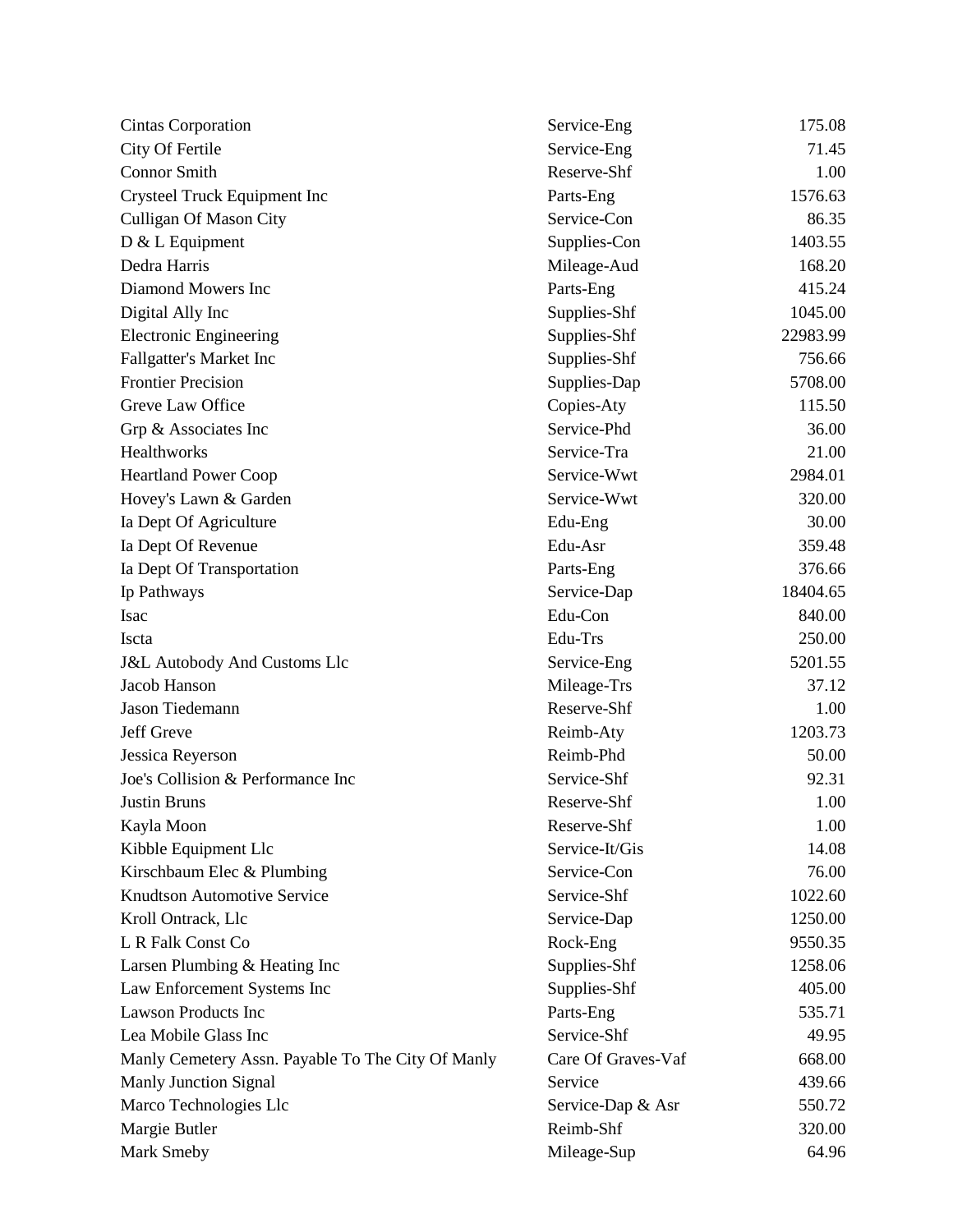| Martin Marietta Materials Inc       | Rock-Eng           | 9471.94   |
|-------------------------------------|--------------------|-----------|
| Michael Logeman                     | Reserve-Shf        | 1.00      |
| Midwest Pipe Supply Inc             | Supplies-Eng       | 1434.90   |
| Niacog                              | Service-Ndp        | 935.08    |
| Nick Bailey                         | Reserve-Shf        | 1.00      |
| Northwood Anchor Inc                | Service            | 1178.90   |
| Nsb Bank                            | Supplies-Shf       | 186.24    |
| Peopleservice Inc                   | Service-Wat & Wwt  | 16151.44  |
| <b>Pinnacle Quality Insight</b>     | Service-Phd        | 154.50    |
| <b>Pitney Bowes Global</b>          | Service-Dap        | 402.99    |
| Plunkett's Pest Control Inc         | Service-Con        | 88.40     |
| R80 Llc                             | Fuel-Eng           | 106.96    |
| Reinhart Food Service Llc           | Supplies-Shf       | 780.52    |
| Reliance Telephone Inc              | Supplies-Shf       | 600.00    |
| <b>Rick Anderson</b>                | Reserve-Shf        | 1.00      |
| <b>Robert Aamodt</b>                | Safety-Eng         | 150.00    |
| <b>Schrader's Law Enforcement</b>   | Supplies-Shf       | 543.82    |
| <b>Scott Butler</b>                 | Reserve-Shf        | 1.00      |
| <b>State Hygienic Laboratory</b>    | Service-San        | 587.50    |
| Steph Lee                           | Edu-Eng            | 50.00     |
| <b>Stephanie Hengesteg</b>          | Mileage-Trs        | 37.12     |
| Teresa Olson                        | Reimb-Rec          | 464.18    |
| <b>Timothy Severson</b>             | Rent-Soc           | 317.50    |
| Us Cellular                         | Service-Eng        | 26.79     |
| Vanguard Appraisals Inc             | Service-Asr        | 120.00    |
| Veenstra & Kimm, Inc.               | Service-Ndp        | 9177.00   |
| Ver Helst Snyder Drug               | Supplies-Shf       | 733.99    |
| <b>Verizon Wireless</b>             | Service-It/Gis     | 483.17    |
| Viafield                            | Supplies-Eng       | 1464.30   |
| Visa                                | Service-Con        | 2545.05   |
| Waste Management Of Iowa Inc        | Service-Sdp        | 3788.18   |
| Windstream                          | Service-Eng        | 14.14     |
| Winnebago Co Recorder               | Mileage-Rec        | 156.60    |
| Winnebago Coop Telephone Assn       | Service-Sdp        | 85.70     |
| <b>Worth County Cons Foundation</b> | Supplies-Con       | 37.53     |
| Worth County Engineer               | Fuel-Shf           | 6240.31   |
| Worth County Sheriff                | Service-Juj        | 45.66     |
| Worth County Treasurer              | Project-Eng        | 2667.50   |
| Worth Lumber Co                     | Supplies-Con       | 16.83     |
| Xerox Corporation                   | Service-Dap        | 50.03     |
|                                     | <b>Grand Total</b> | 161301.97 |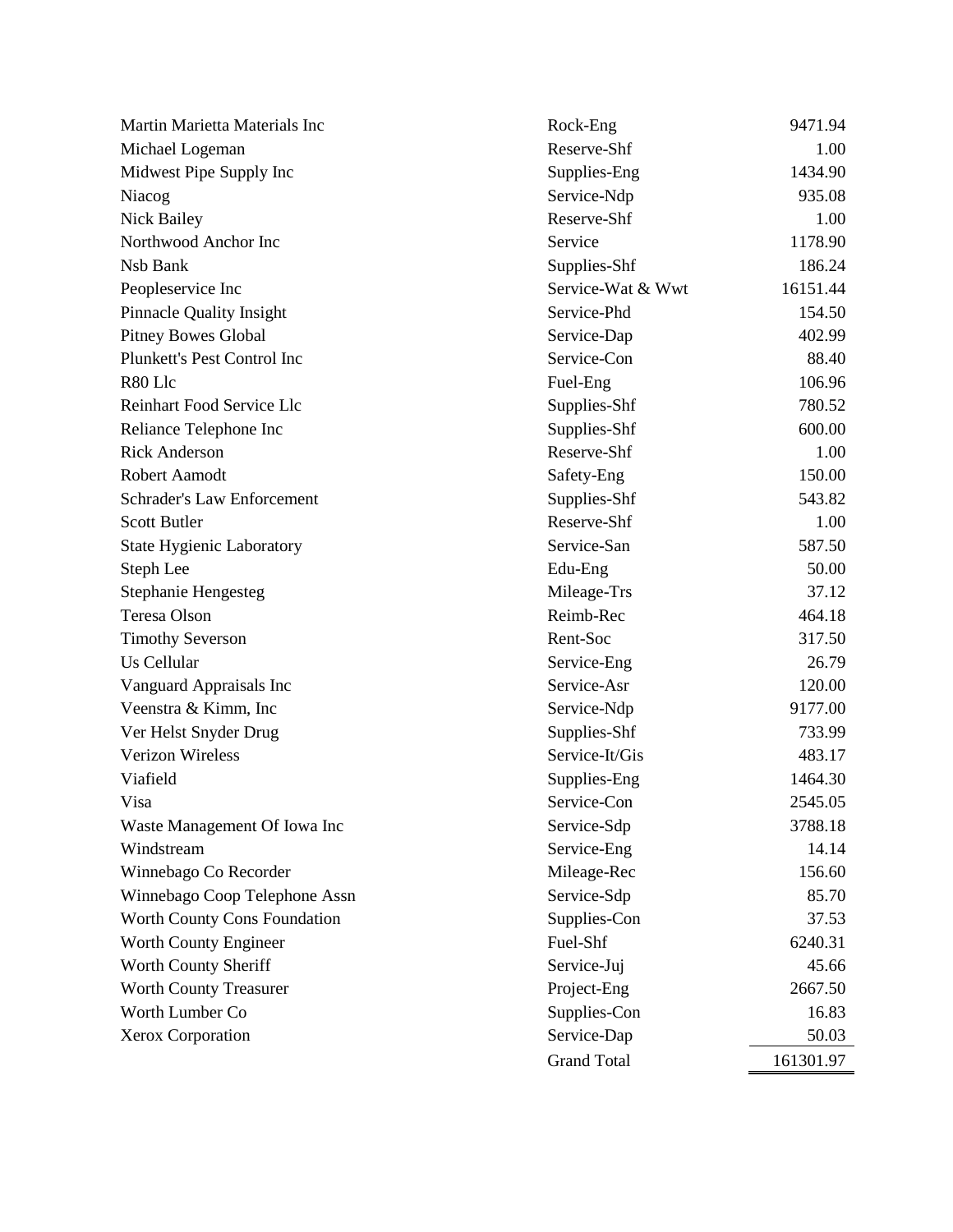Motion by Stone, second by Abrams, carried to approve the following resolution:

## RESOLUTION #2019.06.24 FISCAL YEAR 2019/2020 BUDGET APPROPRIATIONS

WHEREAS, IT IS DESIRED TO MAKE APPROPRIATIONS FOR EACH OF THE DIFFERENT OFFICERS AND DEPARTMENTS FOR THE FISCAL YEAR BEGINNING July 2019, IN ACCORDANCE WITH SECTION 331.434, Subsection 6, Code of Iowa,

NOW, THEREFORE, BE IT RESOLVED by the Board of Supervisors of Worth County, Iowa, as follows:

SECTION 1. The amounts itemized by fund and by department or office are hereby appropriated from the resources of each fund as follows:

|    | <b>Board of Supervisors</b> | \$<br>163,400           | 2  | Auditor                           | \$            | 298,410    |
|----|-----------------------------|-------------------------|----|-----------------------------------|---------------|------------|
| 3  | Treasurer                   | \$<br>287,792           | 4  | Attorney                          |               | 194,207    |
| 5  | Sheriff                     | \$<br>1,833,744         | 6  | Sheriff-NWD                       | \$            | 337,040    |
| 7  | Recorder                    | \$<br>205,142           | 9  | Nurse                             | S             | 522,062    |
| 10 | Homemaker Aide Service      | \$<br>175,747           | 15 | <b>Capital Projects</b>           | \$            | 50,000     |
| 16 | <b>Chemical Dependency</b>  | \$<br>25,000            | 20 | Engineer                          | \$            | 5,196,145  |
| 21 | <b>Veterans Affairs</b>     | \$<br>48,347            | 22 | Conservation                      | \$            | 608,123    |
| 24 | <b>Weed Commissioner</b>    | \$<br>$\qquad \qquad -$ | 25 | <b>Environmental Health</b>       | \$            | 59,700     |
| 26 | Domestic/Apiary             | \$<br>1,300             | 27 | <b>Disaster Service Emergency</b> | \$            | 86,053     |
| 28 | <b>Medical Examiner</b>     | \$<br>26,000            | 29 | <b>Emergency Medical Services</b> | \$            | 7,599      |
| 31 | <b>Court Administration</b> | \$<br>1,200             | 33 | Library                           | \$            | 127,750    |
| 34 | <b>Historical Society</b>   | \$                      | 37 | Fairgrounds                       | \$            | 32,000     |
| 41 | <b>Criminal Services</b>    | \$<br>3,200             | 43 | Insurance                         | \$            | 211,000    |
| 50 | Juvenile Justice            | \$<br>25,000            | 51 | <b>General Services</b>           | \$            | 178,473    |
| 52 | Data Processing             | \$<br>489,400           | 53 | IT/GIS                            | \$            | 130,535    |
| 60 | Mental Health Admin.        | \$<br>279,446           | 64 | Non-Departmental                  | \$            | 2,895,111  |
| 70 | Organizations               | \$<br>139,741           | 72 | Planning & Zoning                 | \$            | 8,986      |
| 78 | Recycle Center              | \$<br>122,432           | 79 | <b>Social Services</b>            | \$            | 41,825     |
| 82 | Township Official           | \$<br>950               | 85 | Transit                           | \$            | 232,303    |
| 91 | General Drainage            | \$<br>6,975             |    |                                   |               |            |
|    |                             |                         |    | Total                             | $\mathcal{S}$ | 15,052,138 |

SECTION 2. Subject to the provisions of other county procedures and regulations, and applicable state law, the appropriations authorized under Section 1 shall constitute authorization for the department or officer listed to make expenditures or obligations from the itemized department effective July 1, 2019.

SECTION 3. In accordance with Section 331.437, Code of Iowa, no department or officer shall expend or contract to expend any money or incur any liability or enter into any contract which by its terms involves the expenditure of money for any purpose in excess of the amounts appropriated pursuant to this resolution.

SECTION 4. If at any time during the 2019-2020 budget year the auditor shall ascertain that the available resources of a department for that year will be less than said department's total appropriations, she shall immediately so inform the board and recommend appropriate corrective actions.